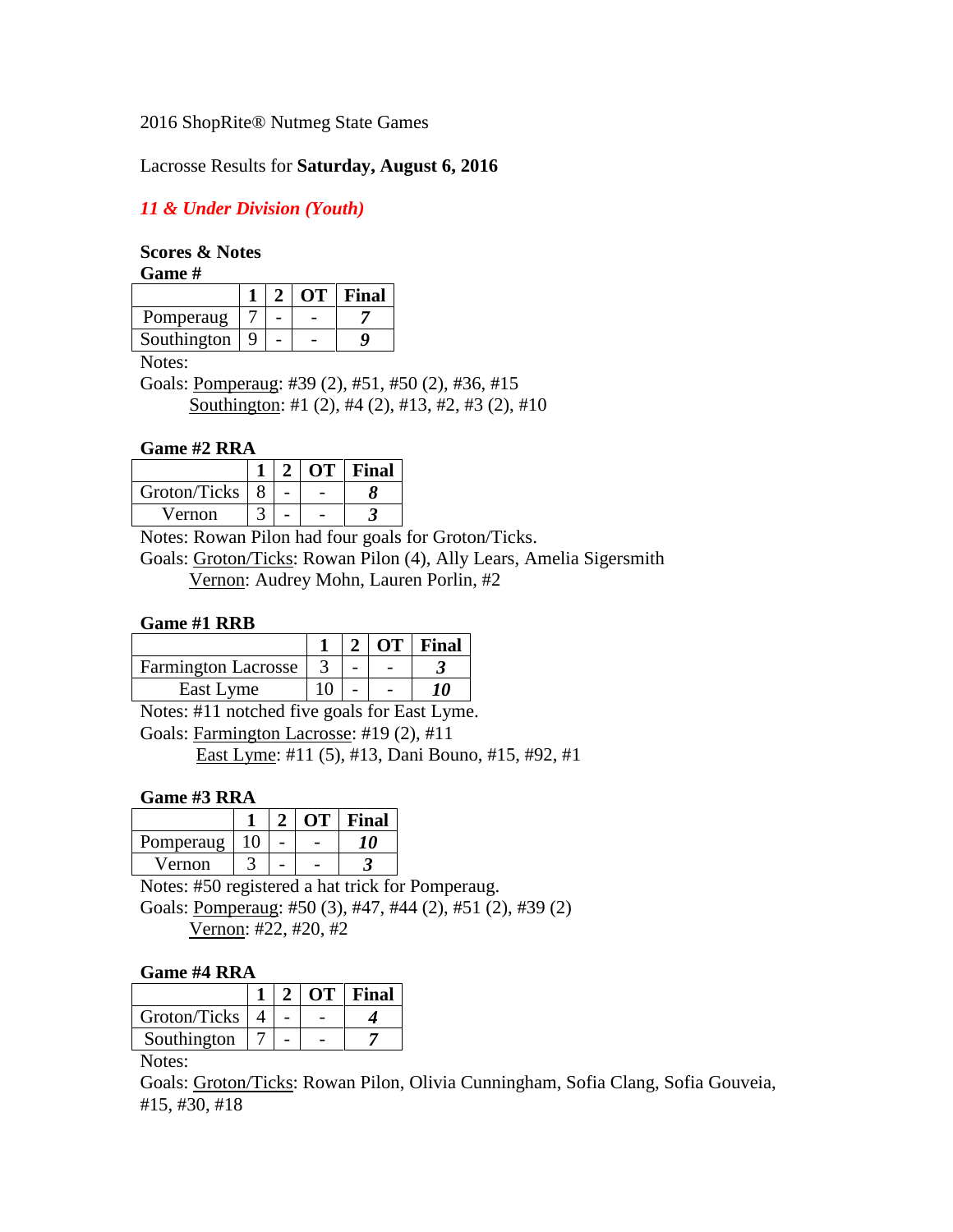### Southington: Makayla Winegar (2), #22, Eliza Vecchio

#### **Game #2 RRB**

|           |    |  | OT   Final |
|-----------|----|--|------------|
| East Lyme | 10 |  | m          |
| Guilford  |    |  |            |

Notes: Dani Bouno tallied five goals for East Lyme. Goals: East Lyme: Dani Bouno (5), #1, #11 (2), #12 Guilford: #3 (5), #21 (2)

#### **Game #5 RRA**

|              |  | Final |
|--------------|--|-------|
| Pomperaug    |  |       |
| Groton/Ticks |  |       |

Notes: Pomperaug's Maddie Van Ness tallied four goals.

Goals: Pomperaug: #50 (2), #39 (2), Maddie Van Ness (4), #45 Groton/Ticks: #30, #2, #5, #20, #15

### **Game #6 RRA**

|             |  | ΛT | Final |
|-------------|--|----|-------|
| Vernon      |  |    |       |
| Southington |  |    |       |

Notes: Lilli Doran posted a hat trick for Southington.

Goals: Vernon: #4 (2)

Southington: #3 (2), #10, #4 (2), #15, #18, Lilli Doran (3), #25, #13

### **Game #3 RRB**

|                            |  | $ 2 OT $ Final |
|----------------------------|--|----------------|
| <b>Farmington Lacrosse</b> |  |                |
| <b>Guilford</b>            |  |                |

Notes: Addison Boyd scored four times for Farmington. Goals: Farmington: Addison Boyd (4), #19 (2), #16 Guilford: #3 (2), #4 (2), #18, #7, #21 (2)

### **Play-In Game**

|                            |  | 2   OT  Final |
|----------------------------|--|---------------|
| Guilford                   |  |               |
| <b>Farmington Lacrosse</b> |  |               |

Notes: #13 had a hat trick for Guilford. Goals: Guilford: #4 (2), #13 (3), #14, #21, #3 Farmington: Addison Boyd (2), #19 (2)

### **Bronze Medal Game**

|           |  | ıяI |
|-----------|--|-----|
| 'omperaug |  |     |